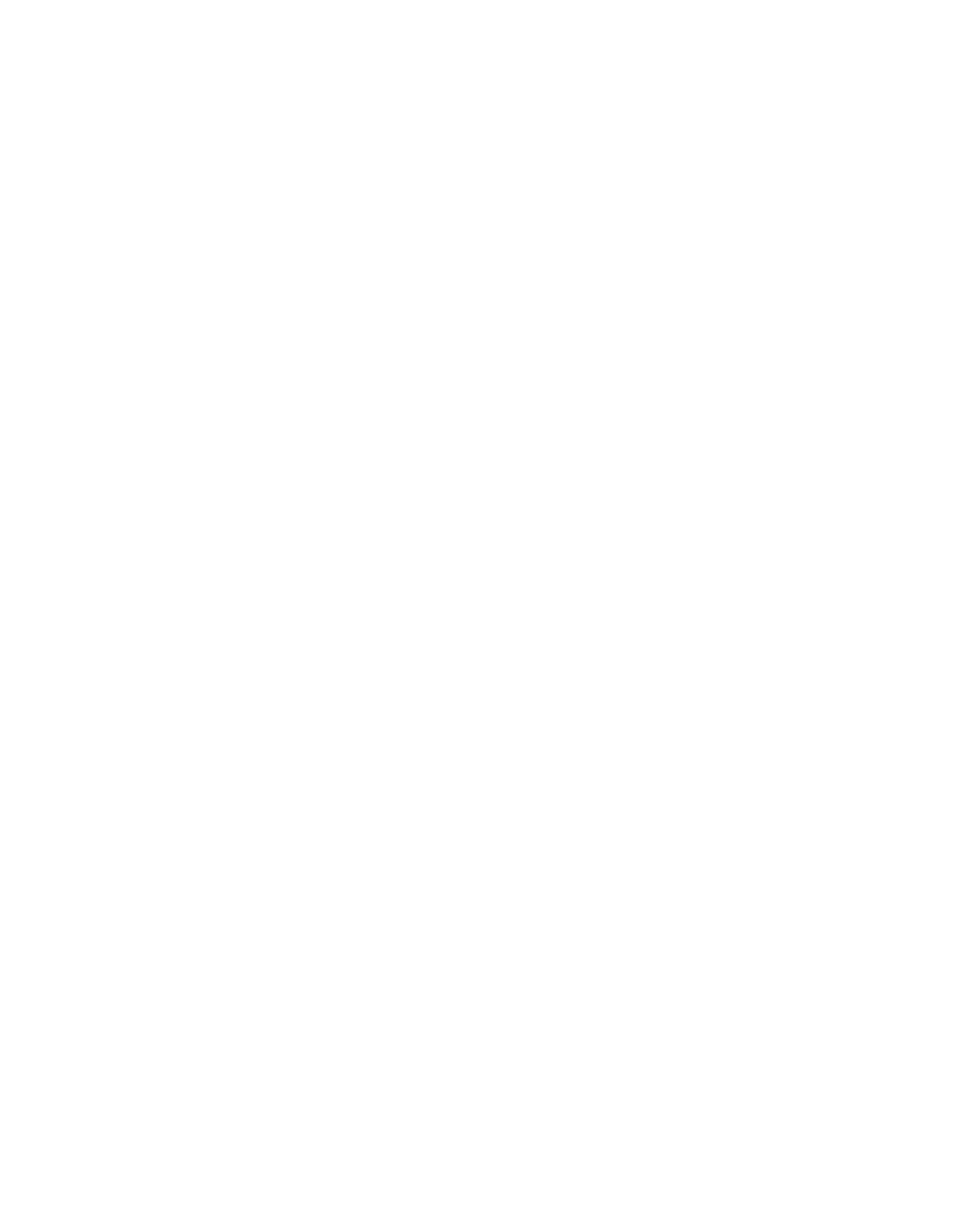





828 North Clinton Avenue . Rochester, NY 14605 . cityofrochester.gov/internationalplaza **n** @TheInternationalPlazaROC

### **APPLICATION FOR SPACE - PLEASE PRINT CLEARLY**

| NAME: NAME:                                                                                                                                                                                                                    |  |
|--------------------------------------------------------------------------------------------------------------------------------------------------------------------------------------------------------------------------------|--|
|                                                                                                                                                                                                                                |  |
|                                                                                                                                                                                                                                |  |
|                                                                                                                                                                                                                                |  |
| $E-MAIL:$                                                                                                                                                                                                                      |  |
|                                                                                                                                                                                                                                |  |
| BUSINESS ADDRESS: University of the contract of the contract of the contract of the contract of the contract of the contract of the contract of the contract of the contract of the contract of the contract of the contract o |  |
|                                                                                                                                                                                                                                |  |
|                                                                                                                                                                                                                                |  |
|                                                                                                                                                                                                                                |  |
|                                                                                                                                                                                                                                |  |

**All Vendors** must provide a **physical copy of a Tax ID.**

Vendors with live plants, herbs, shrubs, trees, potted flowers, etc. must provide a **physical copy of a Nursery Registration Certificate and a Tax ID.**

Vendors with prepared foods must provide a **physical copy of a City of Rochester Vending Permit OR Monroe County Health Certificate, Tax ID, proof of Insurance in the amount of \$ 1,000,000.00 (Naming the City of Rochester as additional insured), Fire Safety certificate, photo of vehicle (including length) and copy of proposed menu.**

### **VENDOR SIGNATURE ON THIS DOCUMENT VERIFIES THAT THE VENDOR HAS CAREFULLY READ, UNDERSTANDS, AND AGREES TO ALL PROVISIONS IN THE VENDOR PACKAGE.**

**SIGNATURE: DATE**: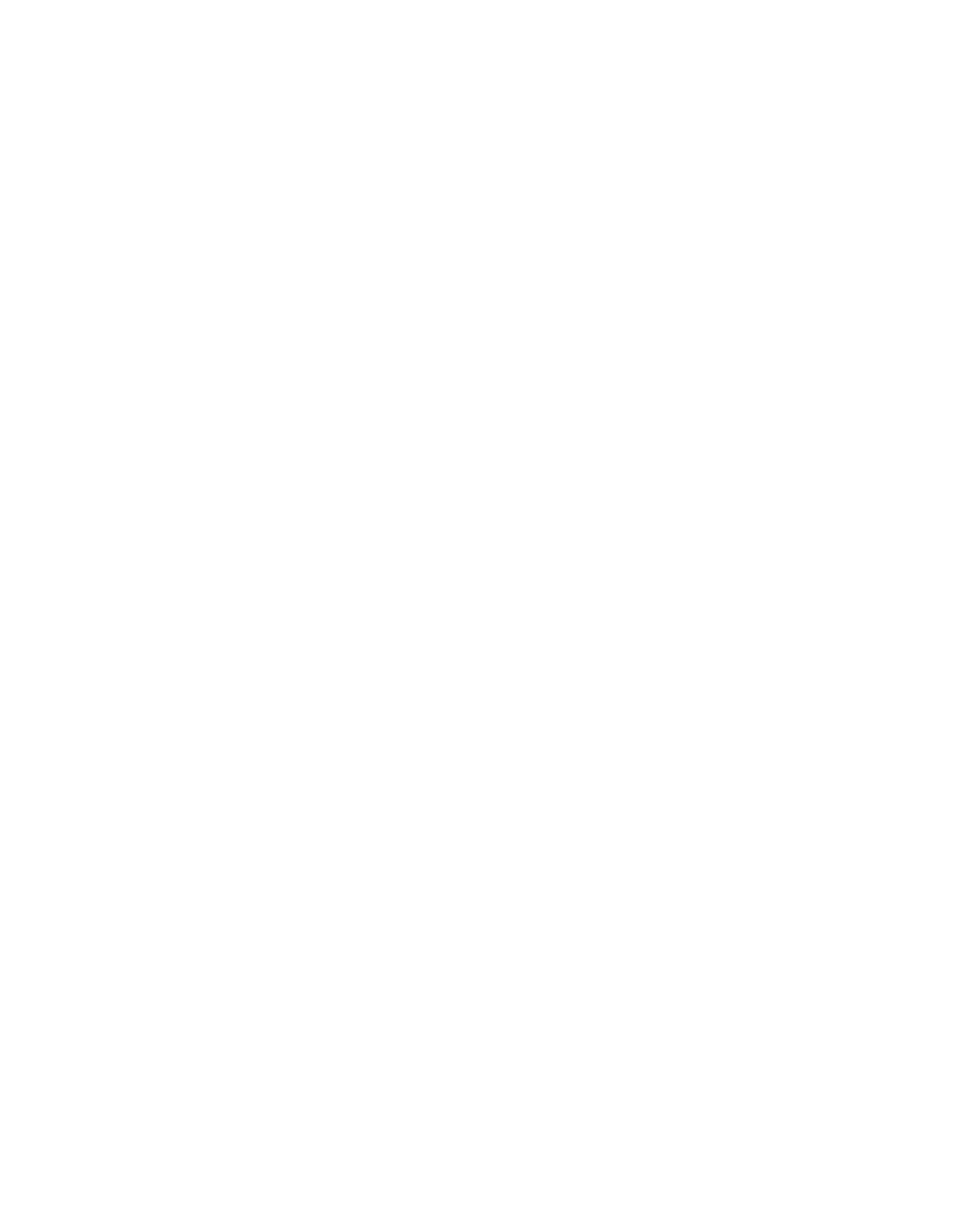





828 North Clinton Avenue . Rochester, NY 14605 . cityofrochester.gov/internationalplaza **n** @ The InternationalPlazaROC

## **To obtain a location for Daily Vending:**

Vendors must call the City of Rochester Public Market Office starting at 6:00 PM on Thursday for a location on Sunday. You will press **prompt #2** to connect to the *Daily Vendor Call-In Request Line*.

Leave a short message which includes:

- 1.) Your first name, last name and phone number
- 2.) What you are selling and category
- 3.) That you are vending at **The International Plaza**

All requests will be assigned by the following categories:

- 1.) CITY BASED FOODS
- 2.) NY STATE FARMERS
- 3.) OTHER FOODS
- 4.) CITY BASED ARTS & CRAFTS
- 5.) OTHER ARTS & CRAFTS
- 6.) CITY BASED PREPARED FOODS
- 7.) PREPARED FOODS
- 8.) CITY BASED GENERAL MERCHANDISE
- 9.) GENERAL MERCHANDISE

You should **arrive** at The International Plaza **no later than 11:30 am** on the day you plan on vending.

Please note: your vehicle parking will **not** be adjacent to your vending location.

### **All Vendors must provide a physical copy of a Tax ID.**

Vendors with live plants, herbs, shrubs, trees, potted flowers, etc. must provide a **physical copy of a Nursery Registration Certificate and a Tax ID.**

Vendors with prepared foods must provide a **physical copy of a City of Rochester Vending Permit OR Monroe County Health Certificate, a Tax ID, proof of Insurance in the amount of \$ 1,000,000.00 (Naming the City of Rochester as additional insured), Fire Safety certificate, photo of vehicle (including length) and copy of proposed menu.**

If you need further information and/or guidance on the above please call:

| City of Rochester - City Clerk           | (585) 428-6617                                            |
|------------------------------------------|-----------------------------------------------------------|
| City of Rochester - Fire Safety Training | (585) 428-3682                                            |
| Monroe County Dept. of Health            | (585) 753-5065                                            |
| NYS Dept. of Agriculture & Markets       | (800) 554-4501 - Albany                                   |
| NYS Dept. of Agriculture & Markets       | (585) 427-2273 Food Safety / (585) 427-0200 Farm Products |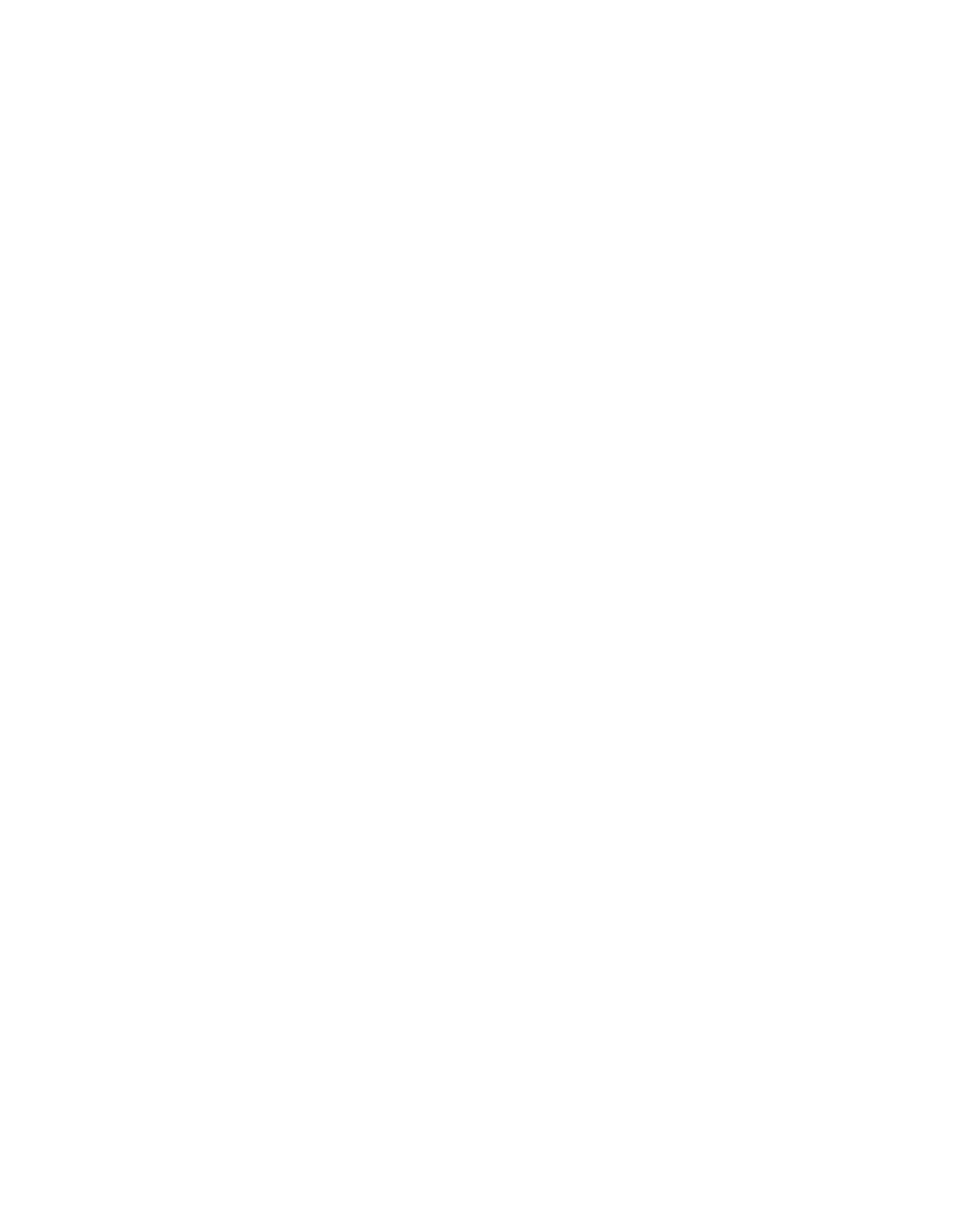





#### 828 North Clinton Avenue . Rochester, NY 14605 . cityofrochester.gov/internationalplaza **n** @TheInternationalPlazaROC

### **The International Plaza Schedules of Rates**

*Effective: Sundays - May 1, 2022 through October 16, 2022*

**Daily - 2022**

| <b>Sunday Only</b> |  |  |  |
|--------------------|--|--|--|
| \$30.00            |  |  |  |
|                    |  |  |  |
| \$80.00            |  |  |  |
|                    |  |  |  |

**Payments accepted at:** 

**Rochester Public Market Office 280 North Union Street Rochester, NY 14609 585-428-6907**

Types of payments accepted are: Cash Checks (made payable to **Rochester Public Market**) Credit Debit

**Tuesday – Saturday - 7am until 12 pm.**

#### **Fees:**

- There will be a **\$20.00 fee for all Dishonored Checks**, no exceptions. If two checks are returned within a season, vendor will have to pay with a certified check or cash for the remainder of the current Market year.
- Daily vendor whose payment(s) are in **arrears** will not be allowed to vend until payment is up to date.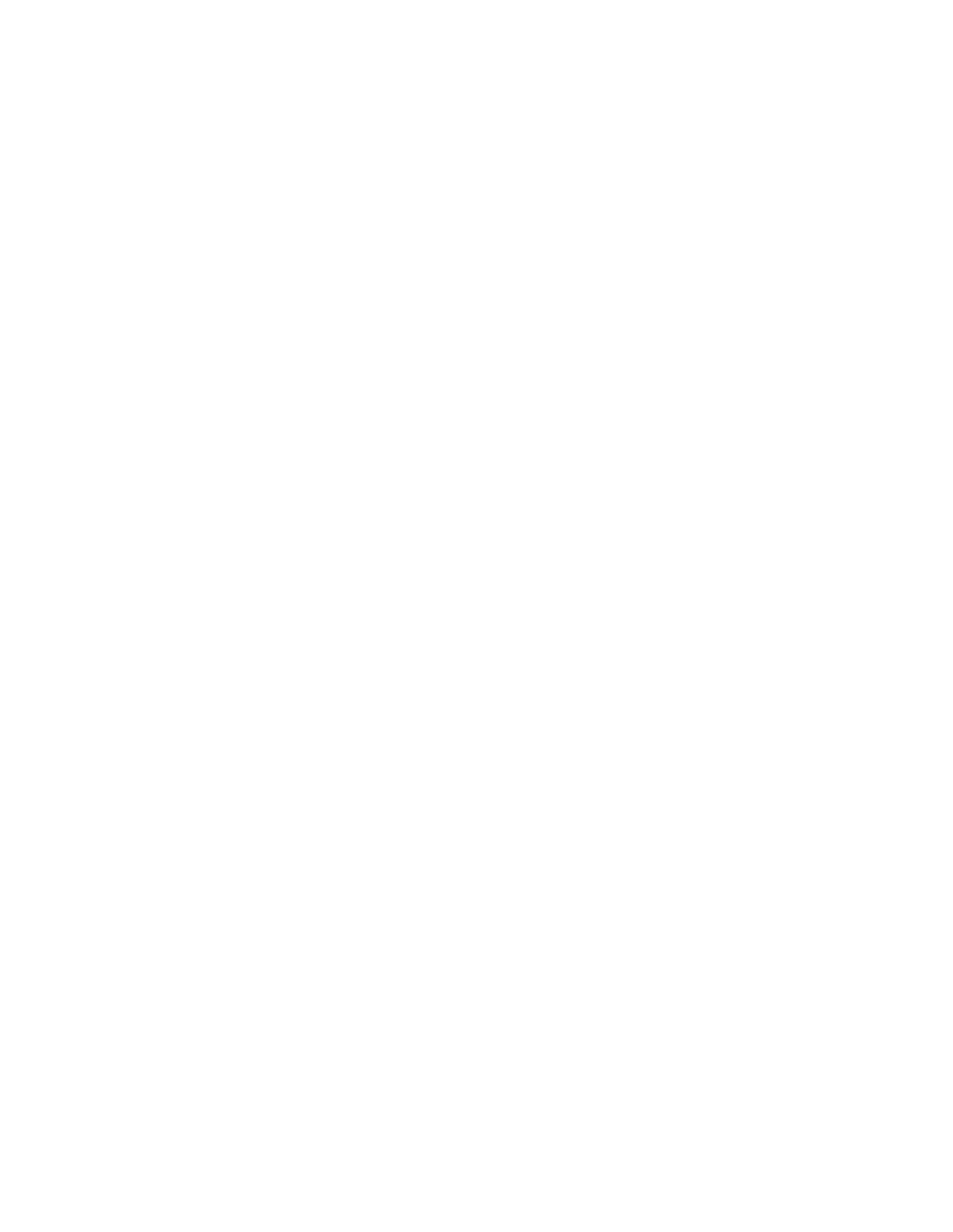





828 North Clinton Avenue . Rochester, NY 14605 . cityofrochester.gov/internationalplaza **10**@TheInternationalPlazaROC

## **APPENDIX A: CITY OF ROCHESTER, The International Plaza RULES AND REGULATIONS**

*Issued March 1, 2020 ADDENDUM TO CITY CODE CHAPTER 91, AS AUTHORIZED BY SECTION 91.10K*

- A. Location areas are to be left clean and free of litter at the end of each market day. Locations are inspected one hour after the closing of the Market
- B. The Market is not responsible for the security of any items on site at any time.
- C. Vendors are prohibited from hawking, shouting, using music, etc. to attract customers.
- D. All pushcarts and food-type vending wagons will be assigned a location. Under no circumstances will vendors be allowed to circulate throughout the Market. Food vendors holding a City Vending License are not allowed to vend on Market property unless assigned a location by the Market Supervisors and the fee is paid.
- E. All vendors and their staff must maintain civil conduct with each other, the public and Market Staff.
- F. All signage is subject to approval by Market Staff. Traffic control signage, parking signage, and other traffic control apparatus are to be installed or removed only by Market Staff.
- G. Display tables and fixtures are subject to inspection by Market Staff for safety, functionality, and consistency with Market design standards. Items which are determined to be unsafe, non-functional, and/or in conflict with Market design standards must be removed and/or brought into compliance within five (5) calendar days of notification of non-compliance.
- H. Vendors must be in compliance with all local, state and federal laws, statutes, rules, regulations, ordinances, certifications and standards that apply to their product. This includes NO SMOKING by license holders and their personnel where products are being sold.
- I. Sub-licensing and/or sharing of location(s) is not permitted*.*
- J. The City of Rochester Public Market Office will assign locations upon receipt of your payment. Locations will be assigned according to the nine (9) priority categories listed below.